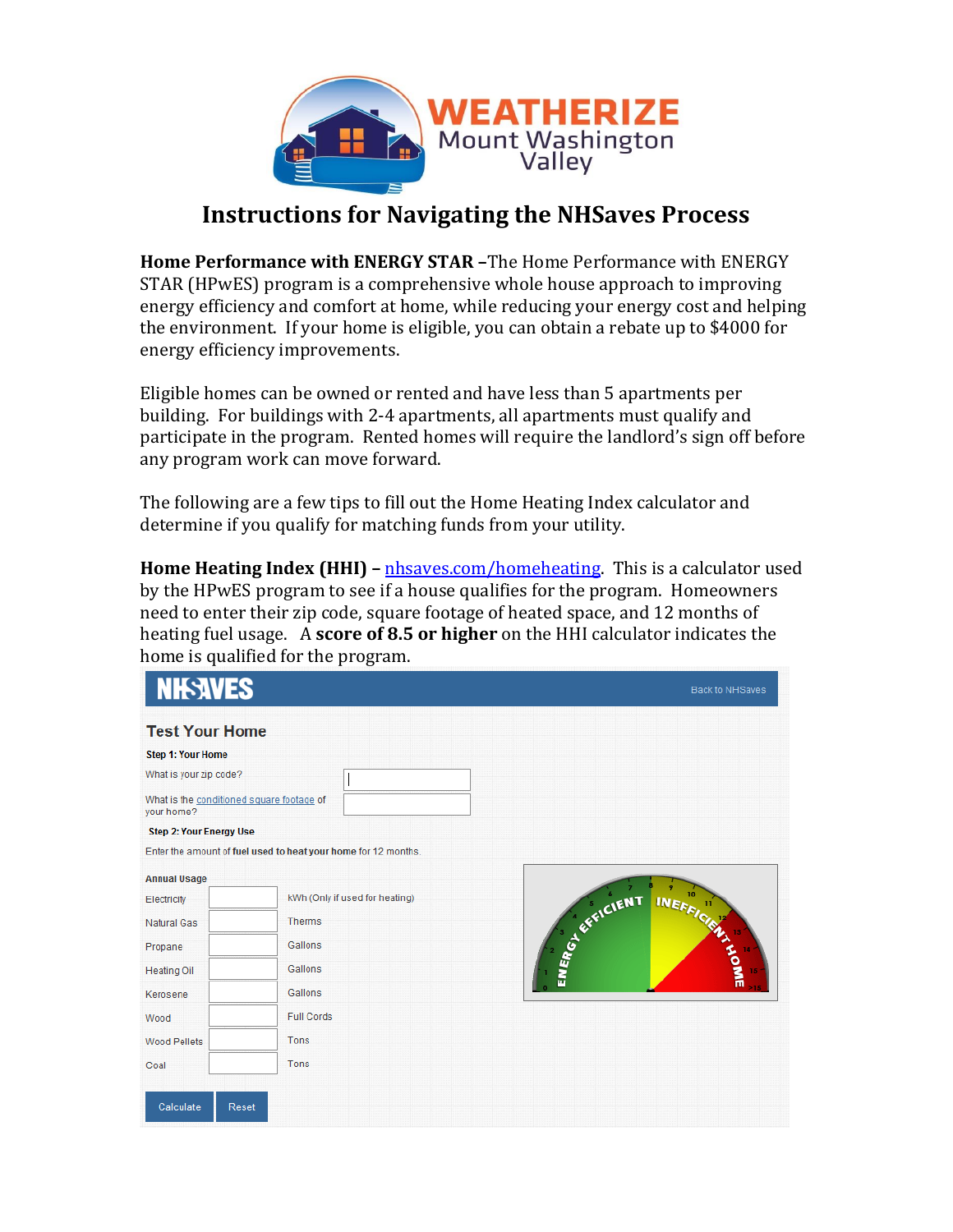**Figuring Heated Area –** Homeowners need to include the square footage of intentionally heated or conditioned area of the home on the HHI calculator. Unheated basements, storage areas or knee walls that are separated off from heated areas do NOT count toward this square footage. Homeowners can measure the footprint of their home or check their tax records for this area if they are not sure.

**Entering Fuel Data –** Homeowners need to enter the last 12 months of heating fuel usage in order to complete the HHI calculation. The HHI only allows homeowners to enter in primary and secondary heating fuels, however any additional supplemental heating usage could be enough to get them over the qualifying threshold. Fuel usage from fireplaces or portable space heaters do not count and should not be included in the HHI calculation.

For homes with **more than two forms of qualifying heating fuel** in use, please contact your utility rep (see below). Only permanently installed, hard-wired electric heat is counted in the HHI calculation.

**Securing Fuel History** – Homeowners need to submit invoices from fuel dealers or other documentation showing dates and amount of fuel delivery for the past **2 years** for all heating fuels in use when they submit their HPwES application. Note; only the most recent 12 months of fuel usage count towards the HHI calculation, but program requirements ask for 2 years of history to show the pattern of fuel use. If homeowners don't have these records, they should contact their fuel dealers and request an itemized list of each individual delivery with dates and amounts of fuel delivered over the past 2 years on fuel company letterhead.

**Newly purchased homes** will sometimes require additional steps to obtain usage history documentation. Homeowners can request the fuel use history from the home seller, selling agent or, if known, directly through the fuel delivery dealer without the billing information, as fuel dealers may not want to give billing info for privacy reasons. If the fuel dealer refuses to give even just the fuel use history to a new homeowner, they can ask the former owner to give the dealer permission to share the usage info or ask if the dealer would be willing to provide the information directly to the HPwES manager, bypassing the homeowner.

Homeowners using firewood that is not purchased should take a photo of their stacked firewood and wood stove and submit it with their application with an estimate of how much firewood they use each year.

If the homeowner can only get information for the past year, they should submit that information with an explanation of why they could not secure 2 years' information. In some cases the utility can also accept a home with less than 12 months of fuel usage as long as it still passes the HHI calculation with the usage provided.